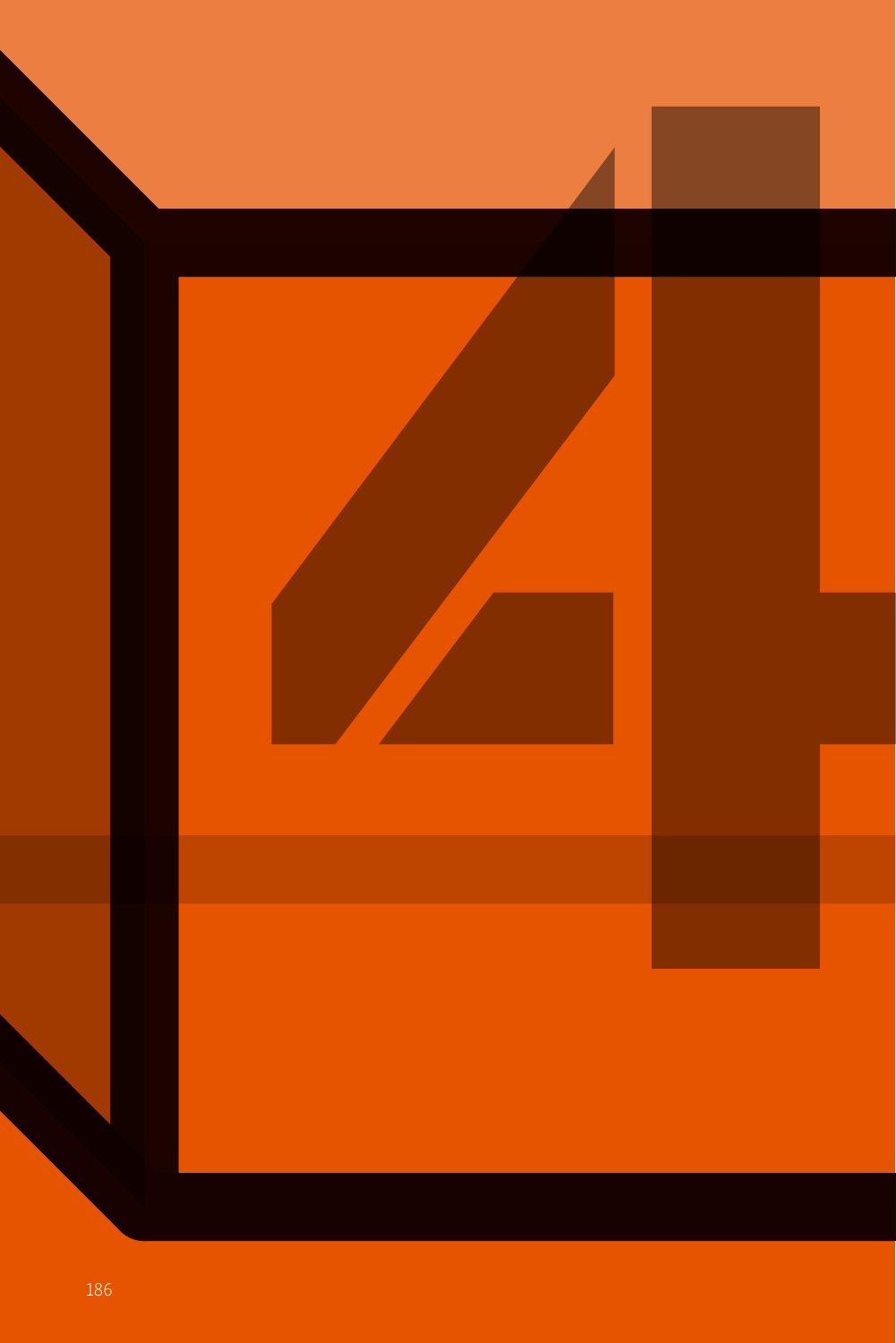# Building Block 4 **History of** Economic Thought & Methods

The history of ideas about the economy, from theories to methods, from mainstream and heterodox economics to other disciplines studying the economy.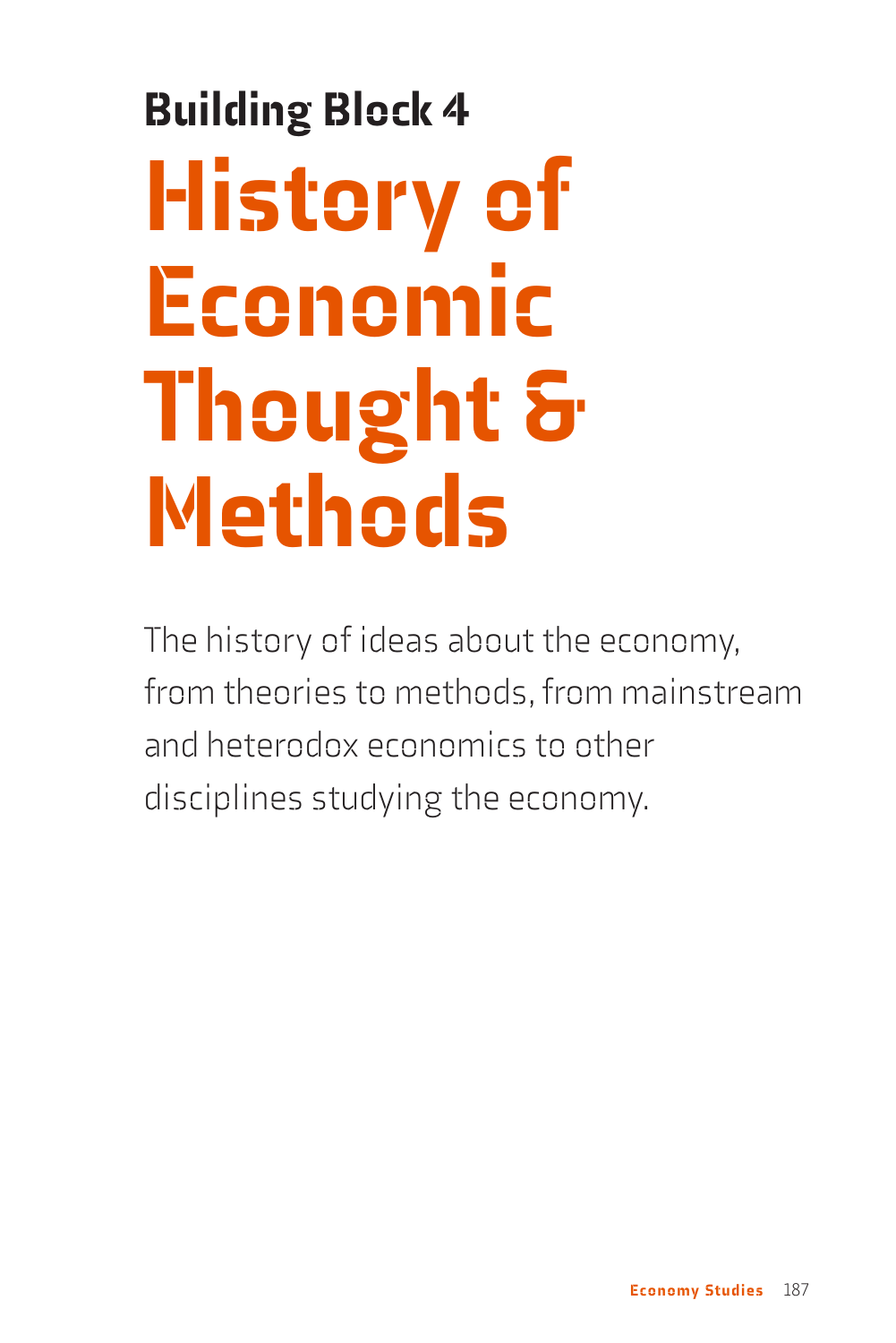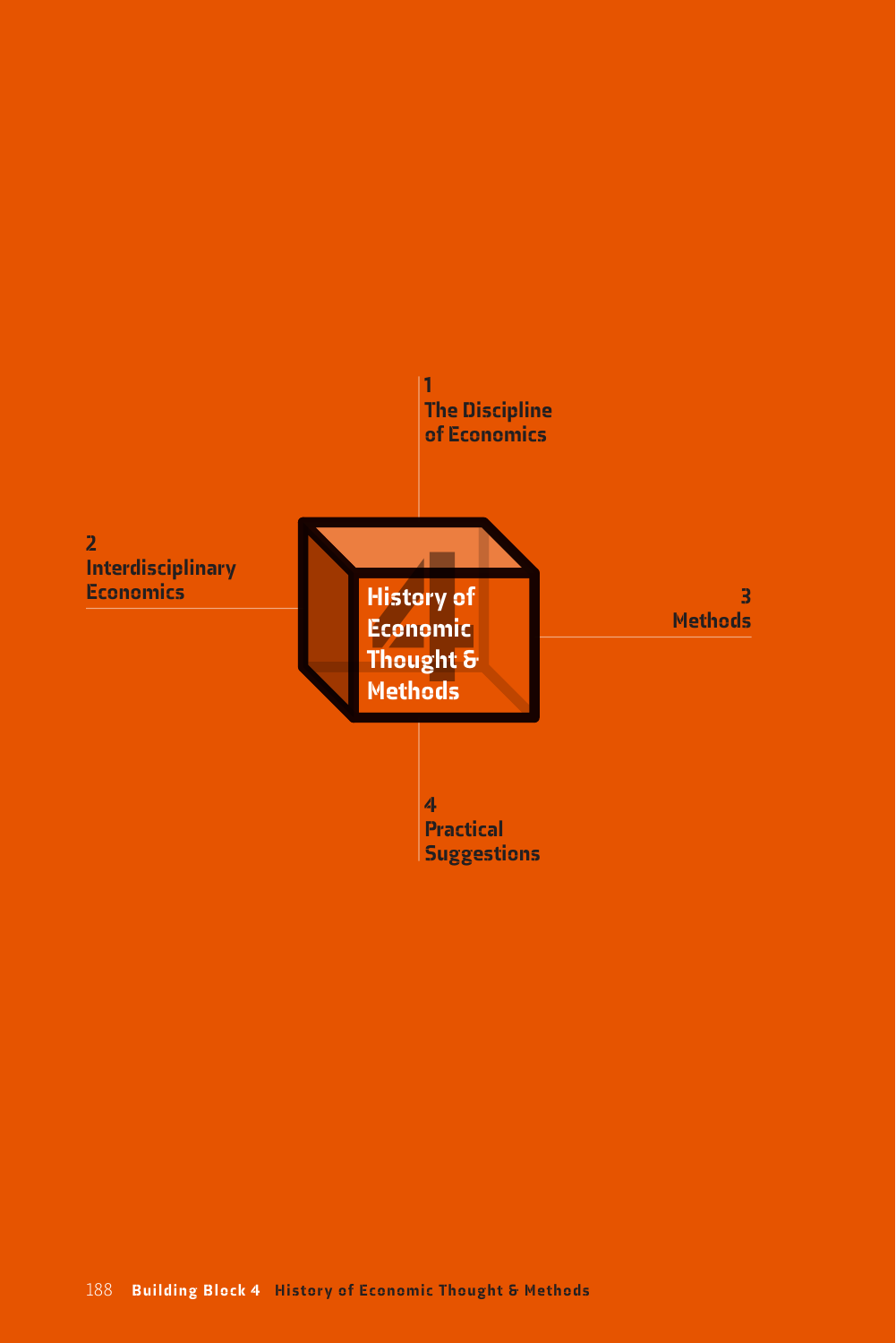### What

This building block lays out the history of ideas about the economy. This includes the history of economics as a discipline, both mainstream and heterodox, as well as how other disciplines have analysed the economy over time. It also covers the different methods used throughout the history of the discipline. Since intellectual developments never take place in a vacuum, we suggest coupling this history of ideas with the historical contexts in which they evolved as described in *Building Block 3: Economic History*.

#### Why

History of thought about the economy is a crucial element in the training of future economists, for two reasons. First, it helps to structure and understand current ideas. It enables students to organise and group the various insights they gain, by giving them an overview of their shared roots. This helps students to develop a more direct or personal relationship to economic ideas and theories, as well as prominent (economic) thinkers. Second, it shows that the current paradigm is not the only way to think about the economy and that ideas about the economy change over time. This encourages critical thinking and provides students with fresh insights from a broad set of ideas, old and new.

#### Contrast with current programmes

Generally, economic programmes today hardly include any history of economic thought, and where they do, we propose a broader history of economic thought than is usually taught. The scope we suggest is the history of ideas around the economy, rather than the history of how today's mainstream academic discipline (economics) came to be. That includes ideas from both orthodox and heterodox economics, as well as from other social science sub-disciplines such as economic sociology, economic anthropology and economic geography.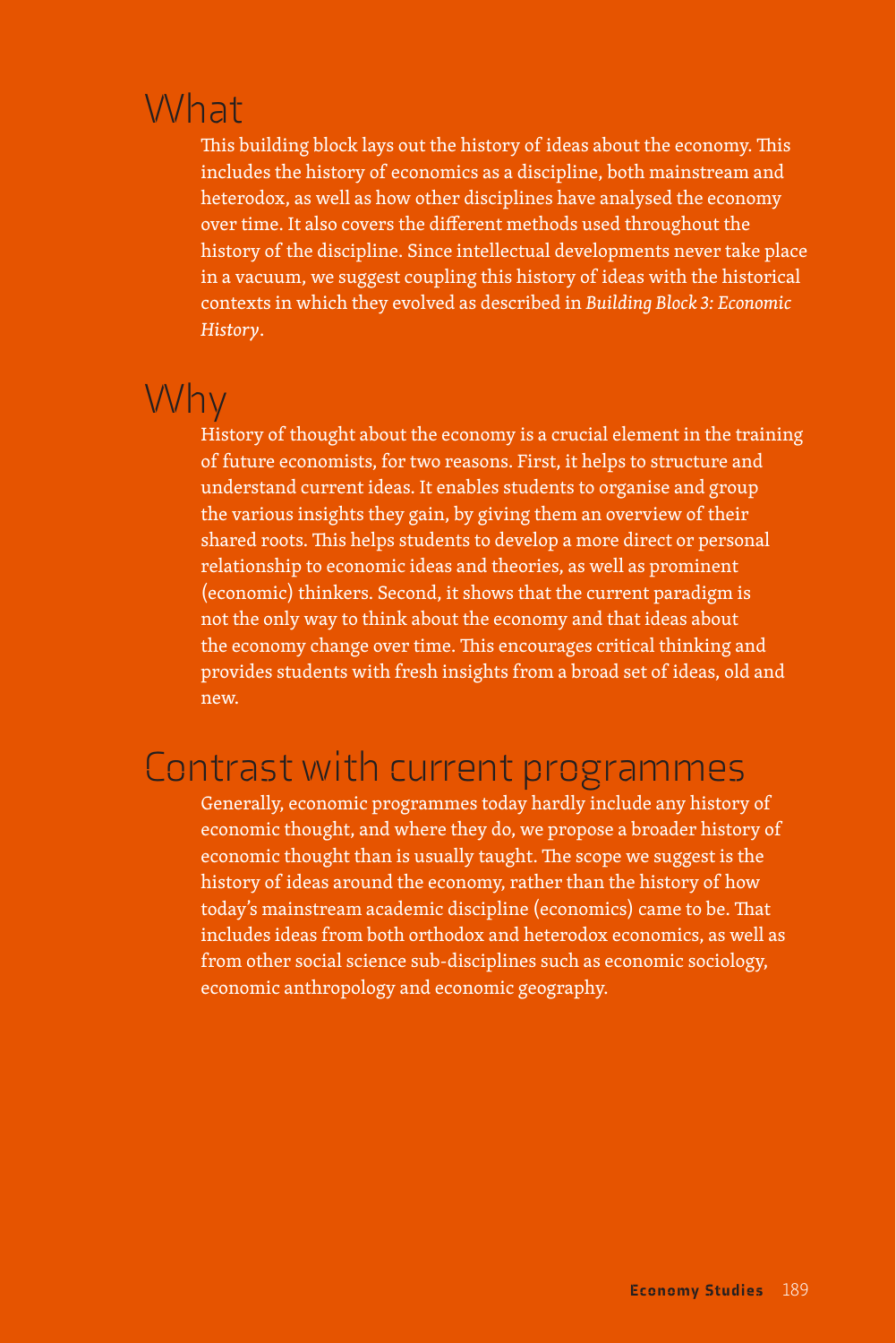## *"We cannot help living in history. We can only fail to be aware of it."*

**Robert Heilbroner** (1960, p. 209)

Throughout most of his study programme, one of the authors of this book experienced economic theory largely as an unstructured cloud of individual models, papers, names and methods. He perfectly well understood each of these on its own, and was well aware that they all dealt with similar types of subject matter. But he found it difficult to see how it all connected to each other.

It was only when he followed a (relatively short) online course in history of economic thought, that this amorphous mass of ideas and techniques began to take a defined shape. Central principles emerged. Ideas began to group themselves. As the fog lifted, a clear structure became visible: all those unconnected models and names turned out to be the many branches of a few large trees, connected at the base in their common roots.

In our view, this is the main purpose of teaching history of economic thought: to give students an overview of the larger structure, a coat rack upon which to hang the ideas presented throughout the programme. It is also an excellent opportunity to include critical thinking, as different perspectives can be compared and contrasted.

The purpose of a course on economic history is not to teach 'forgotten theories'. If they were unjustly forgotten, we suggest teaching them in theory and topic courses based on their contemporary value, not as historical relics. Nor is it to show how history inexorably leads up to the current set of mainstream ideas, as the best incarnation of economic thinking to date.

If anything, we propose a history of economic thought that shows how ideas clash, how schools of thought compete and how the winner is not always the most useful or insightful one. Politics, power, personalities and pure luck play a large role in this, as any good historian of economic thought will make abundantly clear.

We thus simply propose to expose students to this diverse and complex history, rather than trying to present some simple linear story of progress which leaves out many crucial and fascinating parts of the history. In this way, a history of economic thought can help students to understand what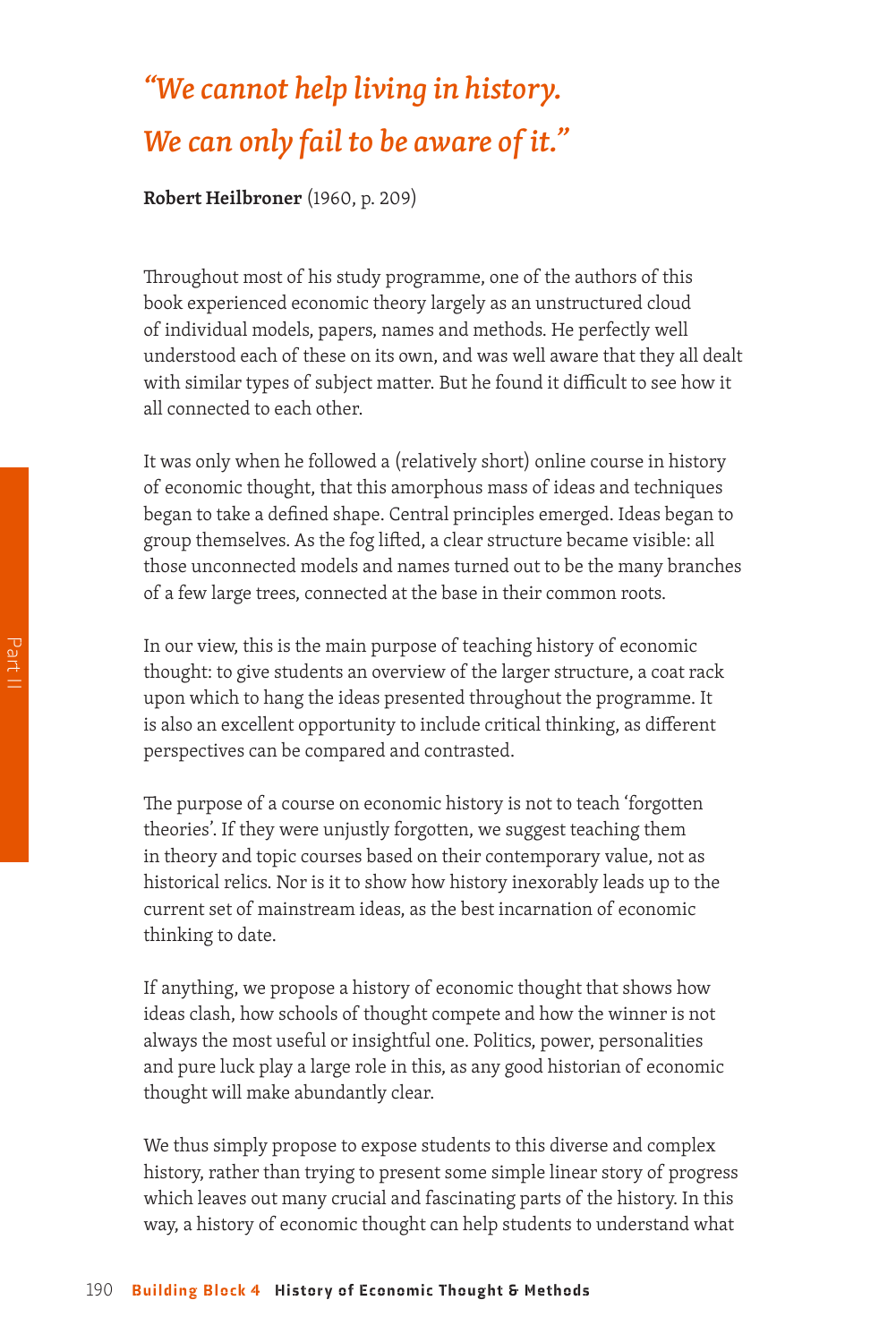lies behind different economic ideas and debates, enabling them to make their own judgments as economists.

Such a genealogy of ideas is useful for all students, a structure in which they can house the various individual tools gained throughout the programme. But there is one group for whom it is especially valuable: those going into research roles themselves. An economist who only reads current publications and is ignorant of the economic ideas developed before them, is awkwardly at risk to spend enormous amounts of time and energy to reinvent the wheel. In addition, they are far more likely to lack crucial critical thinking skills. Understanding the ideas and their contexts will on the other hand give students a broader perspective of economic ideas and allow them to see it in a more holistic manner. This is crucial in the making of future economists, where they are better equipped to make judgement of current economic ideas and debates. A financial employer of UK economists argued economics programmes should start with the history of economic thought as the great economists of the past *"have a large amount to tell us about how economies are run" (Yurko, 2018, p. 11)*.

For conceptual convenience, we divide the historical material into three different sections in this chapter. We start with the discipline of economics. The next section highlights several valuable ways of studying the economy, which currently have a home in other social disciplines. The third section deals with the history of methods. However, we do not necessarily advocate using these categories to organise a course. They are simply heuristic devices. In the last section of the building block, we do discuss various ways to structure courses.

# 1 The Discipline of Economics

When teaching students about the history of the discipline of economics, it is important to expose students to the diversity by which it is characterised. We will emphasise two different expressions of diversity here: diversity in terms of people and diversity in terms of ideas.

Firstly, it is important to recognise the diversity in terms of people in the history of economic thought. Since most societies were, and still are, dominated by white males, it is perhaps no surprise that the same applies to economics. Therefore, it is important to ensure that the many relevant contributions of female and non-white thinkers are not ignored. In terms of including schools of thought, for this reason it seems particularly important to include approaches such as feminist and structuralist economics. But the point goes beyond this. There have been many important contributions from female and non-white thinkers in almost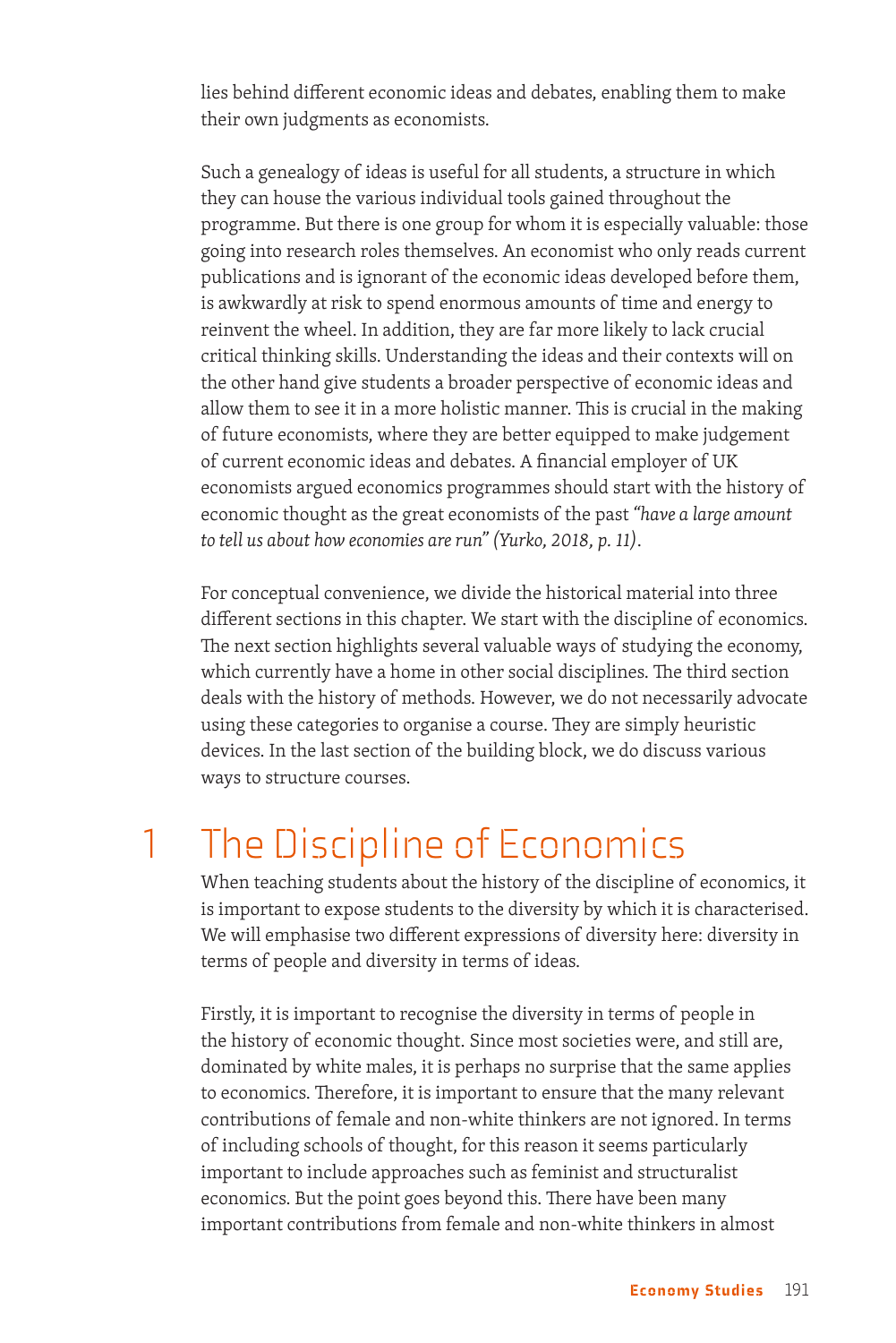every approach. Thus, we need to actively include a larger diversity of thinkers into curricula, and go beyond the old, limited, set of white male economists.

This already starts at the roots of the discipline: do we teach Adam Smith (1776) as the founder of the discipline, or Ibn Khaldun (1377), who outlined early theories of division of labour, taxes, scarcity, economic growth, and the origins and causes of poverty? Subsequently we find that histories are currently often presented as exclusively male. This is not quite accurate. Ursula Webb Hicks and Vera Smith Lutz, for example, made highly influential contributions to neoclassical economics throughout the twentieth century, in particular with regards to the role of banking in economic development (Brillant, 2018). There are also important more recent thinkers, male and female, from the Global North and Global South, such as Jayati Ghosh and Thandika Mkandawire, who are critical of the neoclassical approach to economic development, international economics and macroeconomic policy. It is imperative that we include such examples in the story of economic thinking that we tell students.

Besides discovering the diversity of voices, students should become familiar with the diversity of economic theory. We suggest not to focus exclusively on one school of thought or the mainstream of the discipline, but rather to showcase debates between different points of view and include discussions of dissent thinkers as well as the dominant paradigms at points in time. As such, it does not suffice to tell the typical story, starting from the classical political economists, moving to the birth of neoclassical economics, the Keynesian revolution and finally to the formation of the modern discipline after the second world war. While each of these episodes are important in the history of the discipline, this story leaves out many crucial elements.

Students would, for example, miss the fact that the historical school, in particular its German branch, was highly influential during the 19th century. Not only in terms of theoretical and empirical work, but also in terms of influencing actual policies of countries; by placing the state at the centre of its analysis. This strand of thought, in turn, was crucial for the emergence of institutional economics in the United States. This approach also significantly contributed to the theoretical, empirical and policy work that economists engage in. These are just two examples. It would also ignore the long history of Marxian and Austrian economic thought, and more recent history of structuralist, ecological, behavioural, evolutionary, feminist and complexity economics.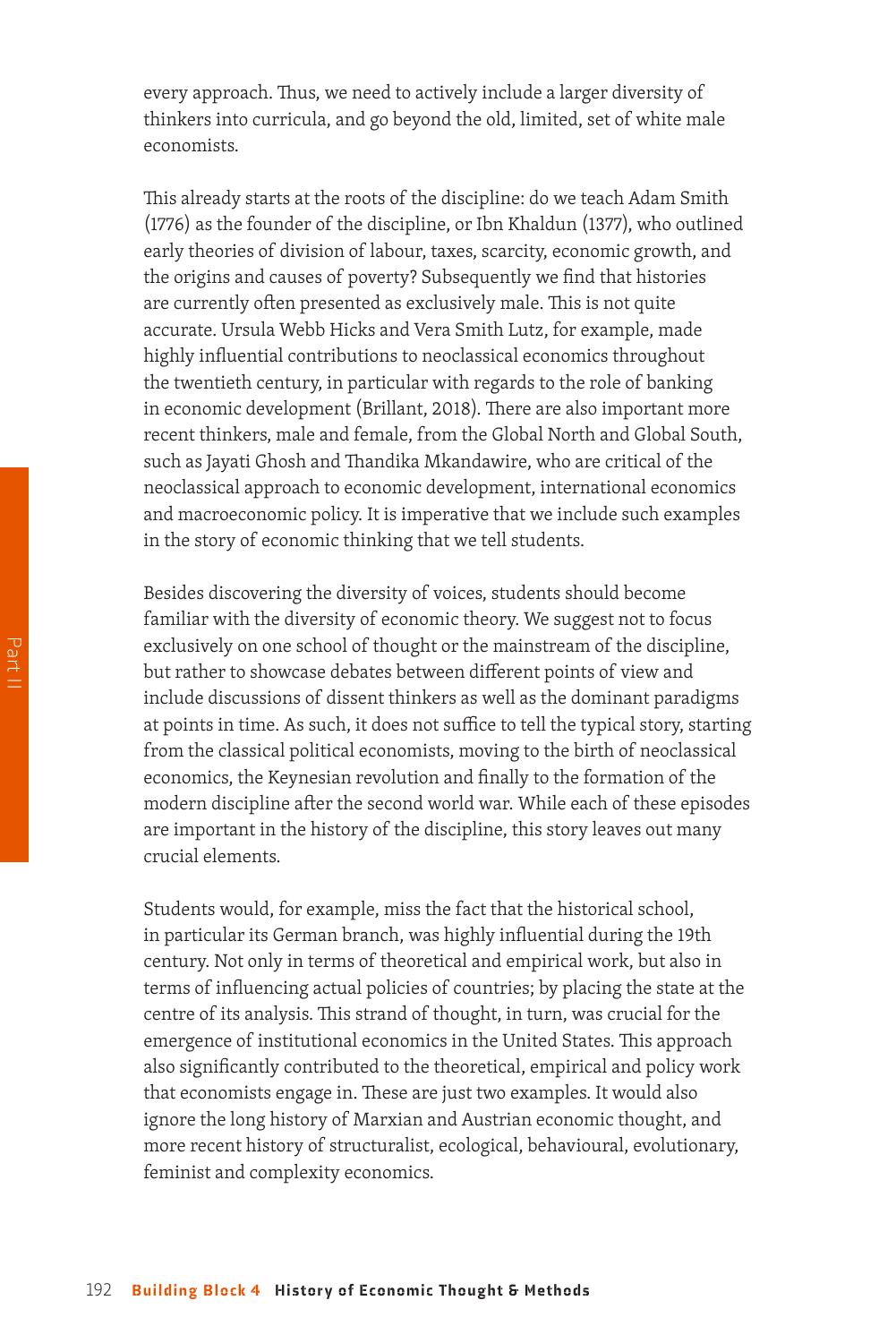Economic Approaches describes the core assumptions and history and useful teaching materials for the sixteen different economic approaches included in this book. economy.st/approaches



A course cannot practically cover every approach in detail; rather, the goal should be to make clear to students that there exist many different and sometimes conflicting ways of thinking about the economy. It is crucial to explicitly discuss these debates and intellectual conflicts that have shaped the history of the discipline. This helps students get a sharp understanding of how approaches differ from each other, place theoretical ideas into perspective and think independently.

One way to do this would be to examine a limited number of intellectual conflicts in a bit more detail. This can help students understand how economic debates work, from the construction of arguments to the importance of institutional power. For example, one could discuss the so-called *Cambridge Capital Controversy* (Cohen & Harcourt, 2003). This was a debate in the 1950's and 1960's between the post-Keynesian economists such as Nicholas Kaldor, Joan Robinson and Piero Sraffa at the University of Cambridge (UK) and the neoclassical economists such as Paul Samuelson, Robert Solow and Franco Modigliani at MIT (US Cambridge, Massachusetts) on whether it makes sense to define capital, as an input of production processes, by its monetary price. Though technical, the debate had far-reaching consequences. For one, the post-Keynesian economists argued that the neoclassical mathematical models of economic growth were internally inconsistent. Although this was admitted to indeed be the case by leading neoclassical economists such as Paul Samuelson, those models did remain in use as they defended them based on their practical usefulness.

Descriptions of such historical skirmishes provide students a view behind the curtain of the discipline, showing how even the most widespread ideas can be fruitfully questioned. To be sure, the point here is not to choose sides when discussing these debates. Students should be given a fair presentation of the different sides of the debates and they should make up their own mind as to which arguments they find more convincing. Learning how to make these kinds of judgments is a key skill economists need to learn that they will require for their future work, so we should help and trigger students to do so, rather than just trying to convince them of one point of view.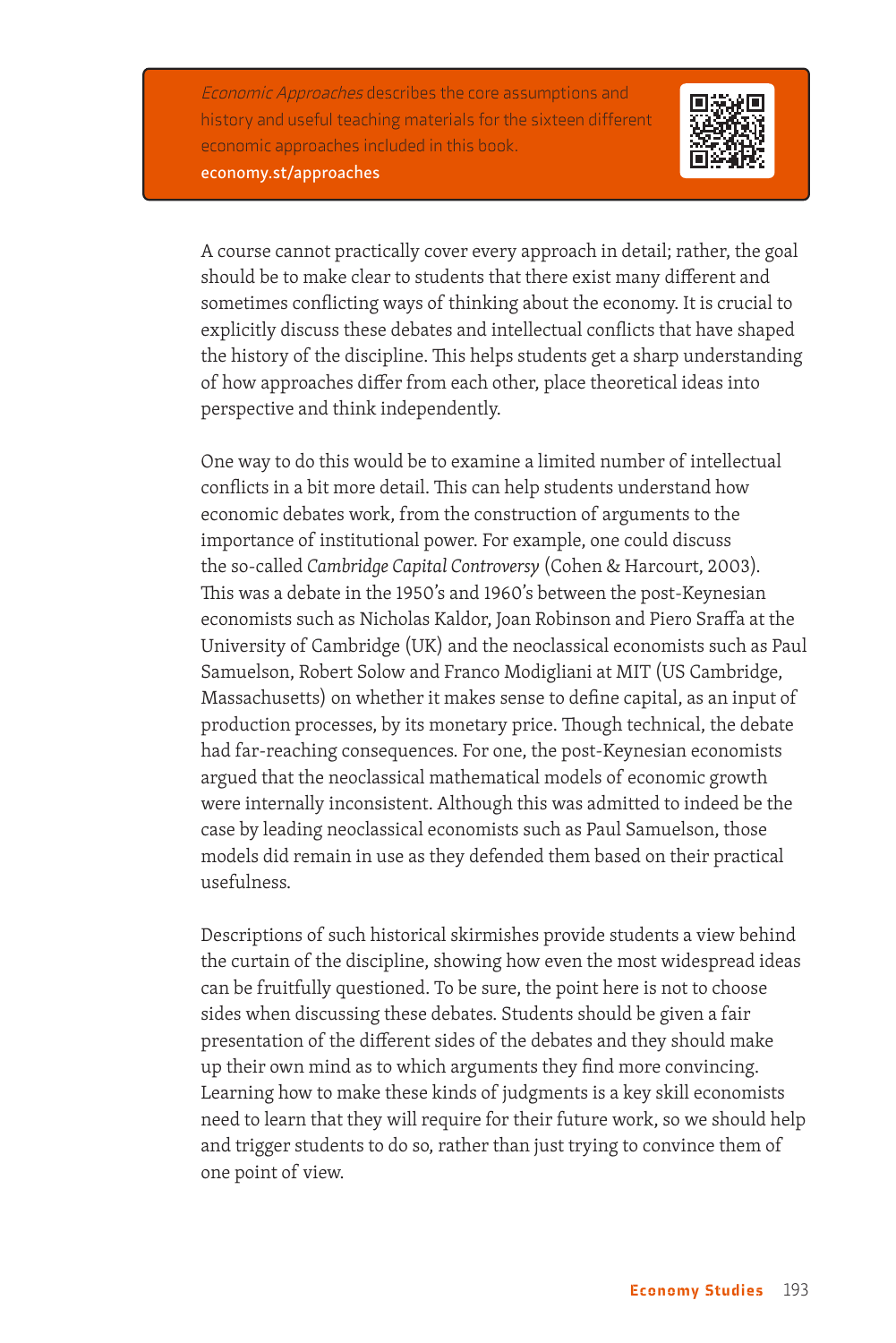## 2 Interdisciplinary Economics

Economists are not the only ones who have thought about the economy. Many valuable insights into how economic processes work have been developed by other social scientists. If we would solely focus on the ideas of economists, we would thus miss out on important insights. Therefore, it is key that courses on the history of economic thought also include ideas on the economy developed in other disciplines.

There are a number of fields that are of particular importance here: economic sociology, economic geography, economic history, economic anthropology and political economy. These are all sub-disciplines that (typically) exist outside the field of economics but are nevertheless organised around studying the economy. As such, they form important traditions and fields in the history of economic thought and should be taught as such.

Interdisciplinary Economics provides an overview of five neighbouring subdisciplines, such as economic sociology. economy.st/interdisciplin



Rethinking the History of Economic Thought & Methods provides a more inclusive history of the field, including teaching materials.

economy.st/rethinkinghistory



One way to include these neighbouring disciplines is again by examining a single concept from different perspectives. For example, the meaning of money and value (creation) is one of the economic discipline's main concepts but perceived very differently in the various other fields that study it. Disciplines such as anthropology and sociology, for example, contributed a lot to our understanding of money and value, paying particular attention to social networks, culture and power relations (Carruthers & Ariovich, 2010; Graeber, 2005; Hart, 2005).

Another concept to explore from the perspective of different disciplines is the market. For instance, economic sociologists using a cultural approach have found that market devices, which refer to cognitive tools, technologies and rules of thumb, fundamentally alter economic outcomes, such as prices, rather than only facilitating economic life to be more efficient (MacKenzie et al., 2007). By taking a different approach to the economy, new insights are generated.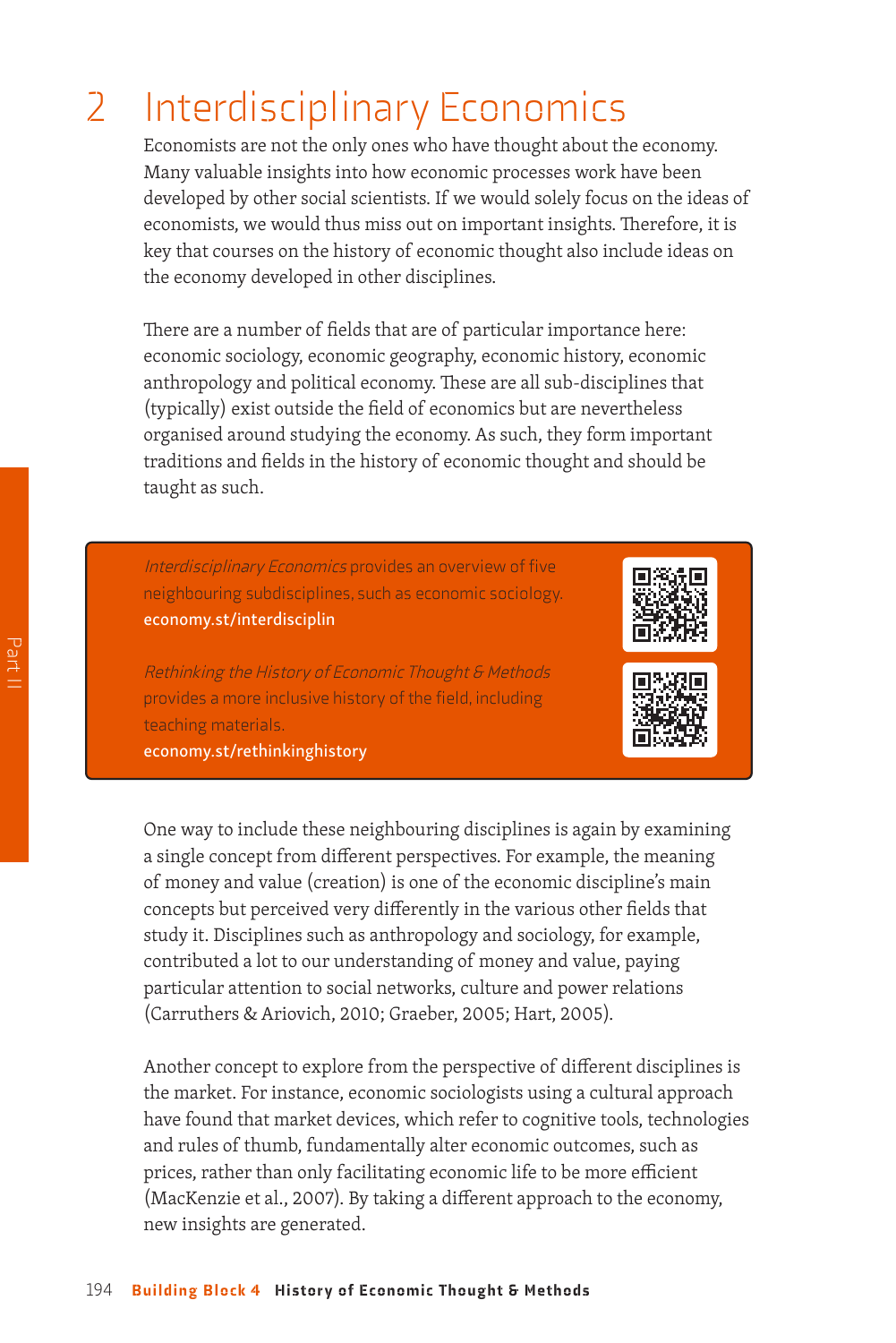A key part of the literature on these market devices focuses on the ideas and mathematical models of economists, which turn out to be crucial market devices that shape economic processes. A good example is how the Black-Scholes-Merton model shaped how derivatives traders priced options (MacKenzie, 2008; MacKenzie & Millo, 2003). While in the beginning the model was fairly weak at empirically describing or predicting how option markets behaved, slowly more and more traders began to use the model. In doing so, it created its own reality as it strongly began to structure option markets and as a result became fairly good at predicting market behaviour for a while. And as such, the market device *performed*, rather than simply described, economic life. Thus, this literature also illustrates the performativity of economics: the study of economics does not simply (try to) reflect the world, but influences and performs upon the world it studies through its methodology.

If the history of economic thought is confined to the ideas of economists, students would not experience these alternative perspectives nor grasp as easily the performativity of economics. Therefore, we advise to include interdisciplinary insights into how economies work in courses on the history of economic thought.

#### 3 Methods

Finally, methods are a crucial aspect of the history of human beings and their understandings of economies. Economic thought is strongly shaped by the methodological tools used to study the economy and, as such, methods are a key aspect of teaching history of economic thought.

Just as with the history of theories, the history of methods is both diverse and complex. Therefore, again, instead of focussing on the technical details, students should acquire a rough understanding of how different methodological approaches developed, evolved over time and in particular conflicted. Exposing students to these debates helps them to think critically about methodological choices made in literature as well as their own.

Students should learn about how the different methods evolved over time and shaped economic thought as a result. A key part of this history is how statistics slowly developed as the economists' method of choice during the 19th and early 20th century. Throughout this period, many different forms of statistical analysis developed and competed with each other as well as other methods, such as interviews and qualitative historical analysis. After the Second World War in particular, a strongly mathematical approach to economics became more and more dominant, and still today skills in mathematics are seen as crucial for success. Students have much to gain by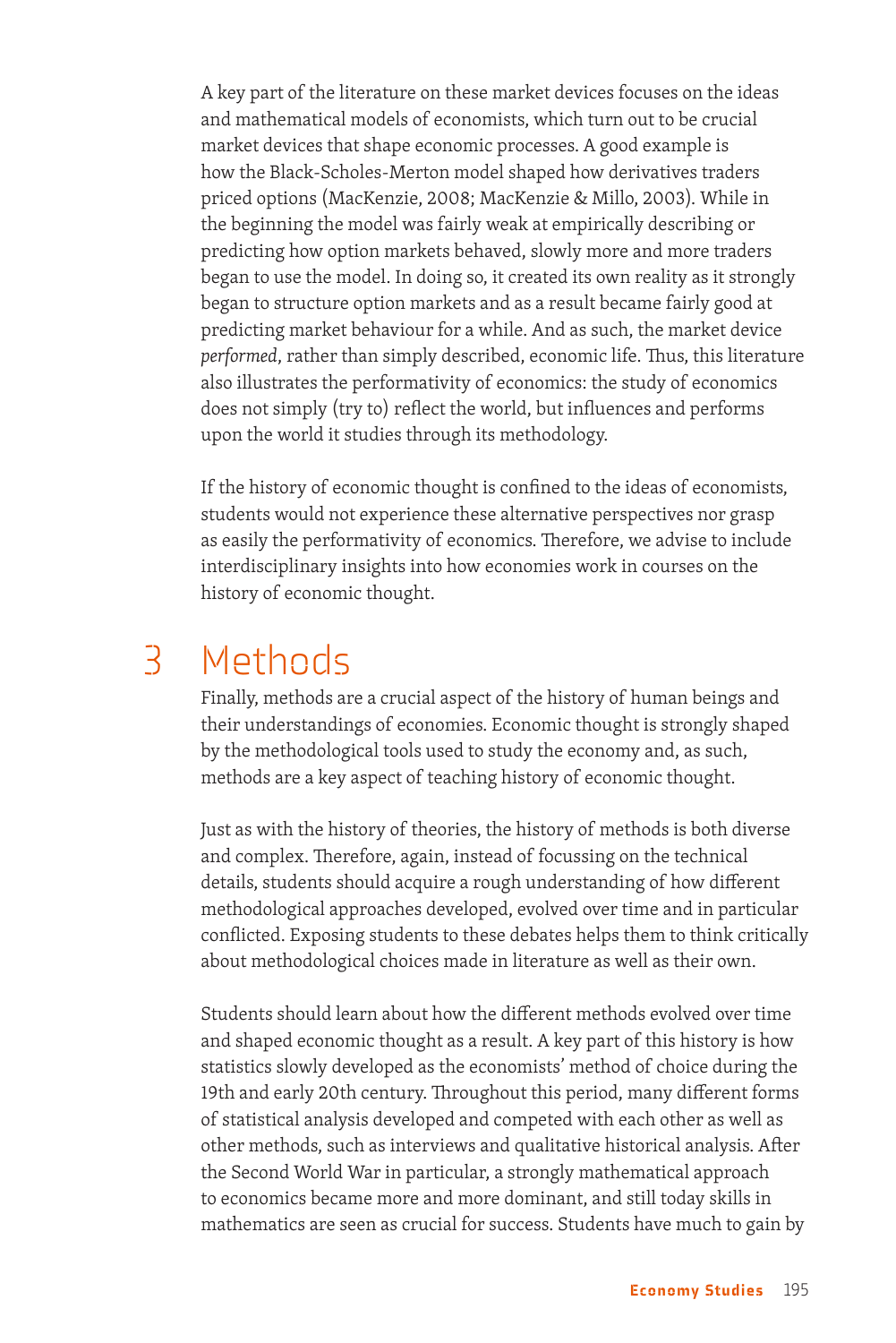learning about this complicated and fascinating history.

There have been many other clashes of methodological views that one could discuss with students. For example, the *Methodenstreit* during the late 19th century between Austrian economists, such as Carl Menger, who argued for using deductive reasoning, and German economists favouring historical and comparative statistical approaches. Alternatively, there have been many debates about how to best study business cycles throughout the twentieth century between economists such as Wesley Clair Mitchell, Jan Tinbergen, John Maynard Keynes, Milton Friedman and Lawrence Klein. And many recent discussions have been about the use of experimentation and simulation in economics (Maas, 2014).

## 4 Practical Suggestions

Given the large scope of history, we first advise to focus on particular examples and be selective in terms of geographic or temporal scope. Second we discuss organising the content effectively depending on your goal: either by theoretical approach or chronologically, and in a standalone course or lectures that are part of a broader course. And finally, we consider the need to include the contexts in which ideas developed.

Firstly, it is important to realise that one can never be completely comprehensive. No course will have enough teaching time to discuss all relevant economic thinkers in history. So, how then to focus and select ideas and thinkers to teach? As stated in the introduction of this chapter, we think the history of economic thought can be very useful to help students organise their thinking and be able to place specific ideas in a larger intellectual tree of economic thought. As such, it is important to allow students to develop an understanding of the different branches of this tree. We would therefore advise to make students familiar with the various branches, without necessarily going into great detail into all of them. Next to giving such a broad overview of the history, one could go into more detail into specific debates and ideas to also give students more concrete knowledge and a feeling of the history, rather than studying it as if history was a concatenation of isolated events. Independently of this, one could focus on the history of thought in the country the university is located in. The history of economic thought is often dominated by the UK and US; however, for a programme situated in Brazil, for example, it makes sense to pay particular attention to how economic thinking has evolved there. In general, we should make the history of economic thought less Eurocentric; for instance, why should we teach about Adam Smith as 'the father of economics' while ignoring many others, such as Chanakya and Ibn Khaldun, who wrote about the same topics centuries earlier?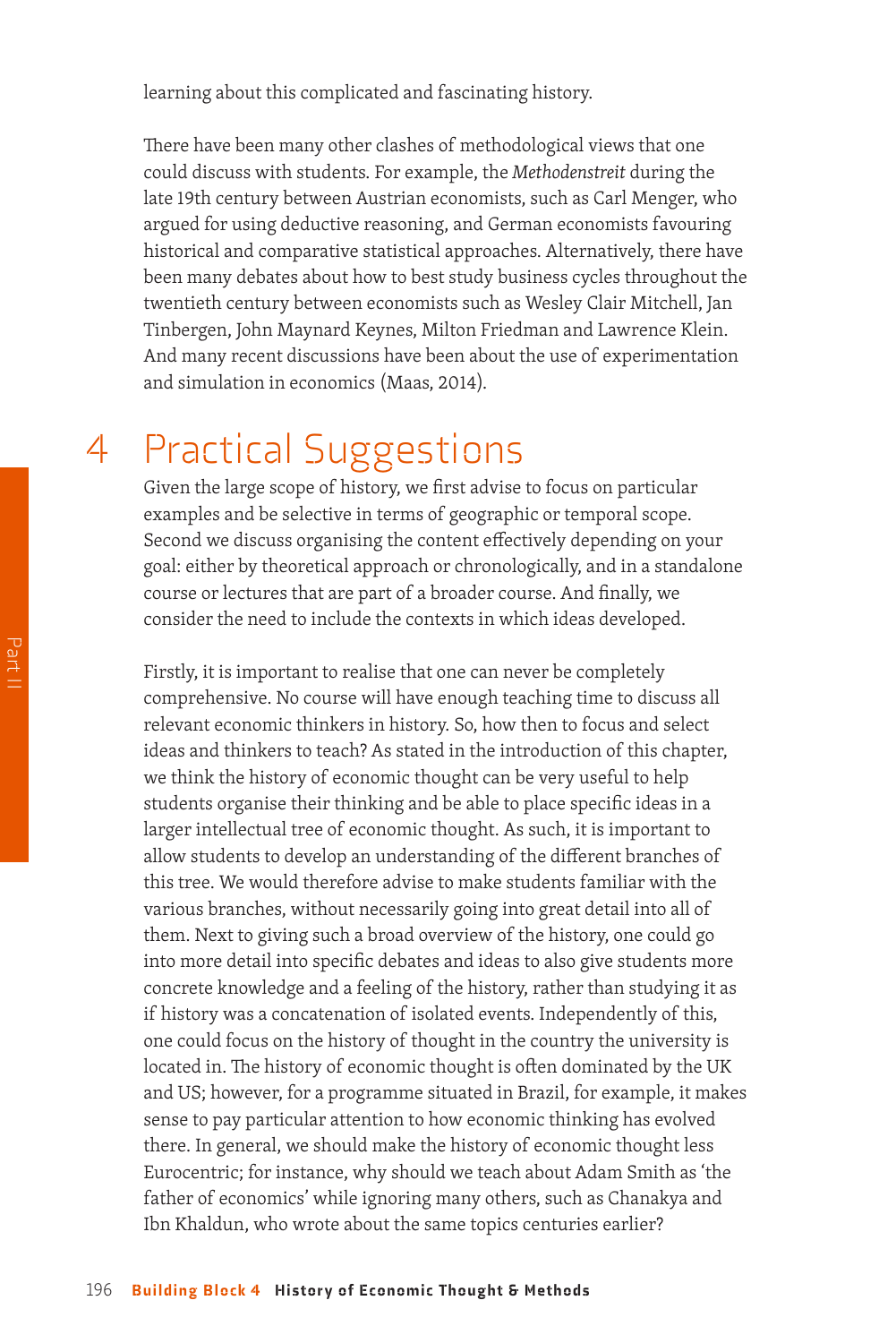Secondly, there are a number of ways in which courses can be structured. A course can be entirely dedicated to the history of economic thought, but the topic can also be a small part of a broader course (Dow, 2009). In a course on micro or financial economics one could, for example, devote one lecture to the history of the ideas that will be discussed in more detail throughout the course. When teaching a course on the history of economic thought one could organise it by theoretical approaches. One would thus discuss the history of Marxian political economy, followed by the history of neoclassical economics, followed by the history of complexity economics, etc. Another way to organise such a course is to structure it chronologically: first discussing the early history of dispersed individual economic thinkers, subsequently the formation of the discipline and ending with its recent developments.

Thirdly, it can be very helpful to take time to discuss the contexts in which ideas emerged: history of economic thought can be fruitfully combined with economic history as well as broader social, cultural and political history. For instance, Adam Smith's notion of the *division of labour* becomes a more insightful story when coupled with his visit to a proto-factory for pins, one of many small firms arising in that age of early industrialisation. It becomes even more interesting when we add a description of the general economic circumstances of the time; the growing class of landless peasants looking for paid jobs following the enclosures of their commons, and in the background a growing tide of political liberalism.

An interesting teaching technique might be to let students assume the positions of various historical thinkers or schools of thought, and then debate from those positions, in written or spoken form. This can help students practice understanding others and placing themselves in others' shoes, which stimulates active reflection on the topic. Besides teaching them the mental flexibility of understanding and taking on various positions, this also helps to develop their faculties of writing and public speaking.

In addition, students can learn a lot from reading (parts of) original texts, whether it is *The Communist Manifesto* of Marx and Engels (1848), the *Economic Possibilities for our Grandchildren* of Keynes (1930), *The Use of Knowledge in Society* by Hayek (1945), *Equality of What?* by Sen (1979), *How Did Economists Get It So Wrong?* by Krugman (2009) or *Beyond Markets and States: Polycentric Governance of Complex Economic Systems* by Ostrom (2010). This gives students a direct impression of economic debates and helps them understand and reflect upon them. Reading classics is, however, a time intensive task, so it is important not to assign too much text. How much is too much, of course, depends on the teaching level and available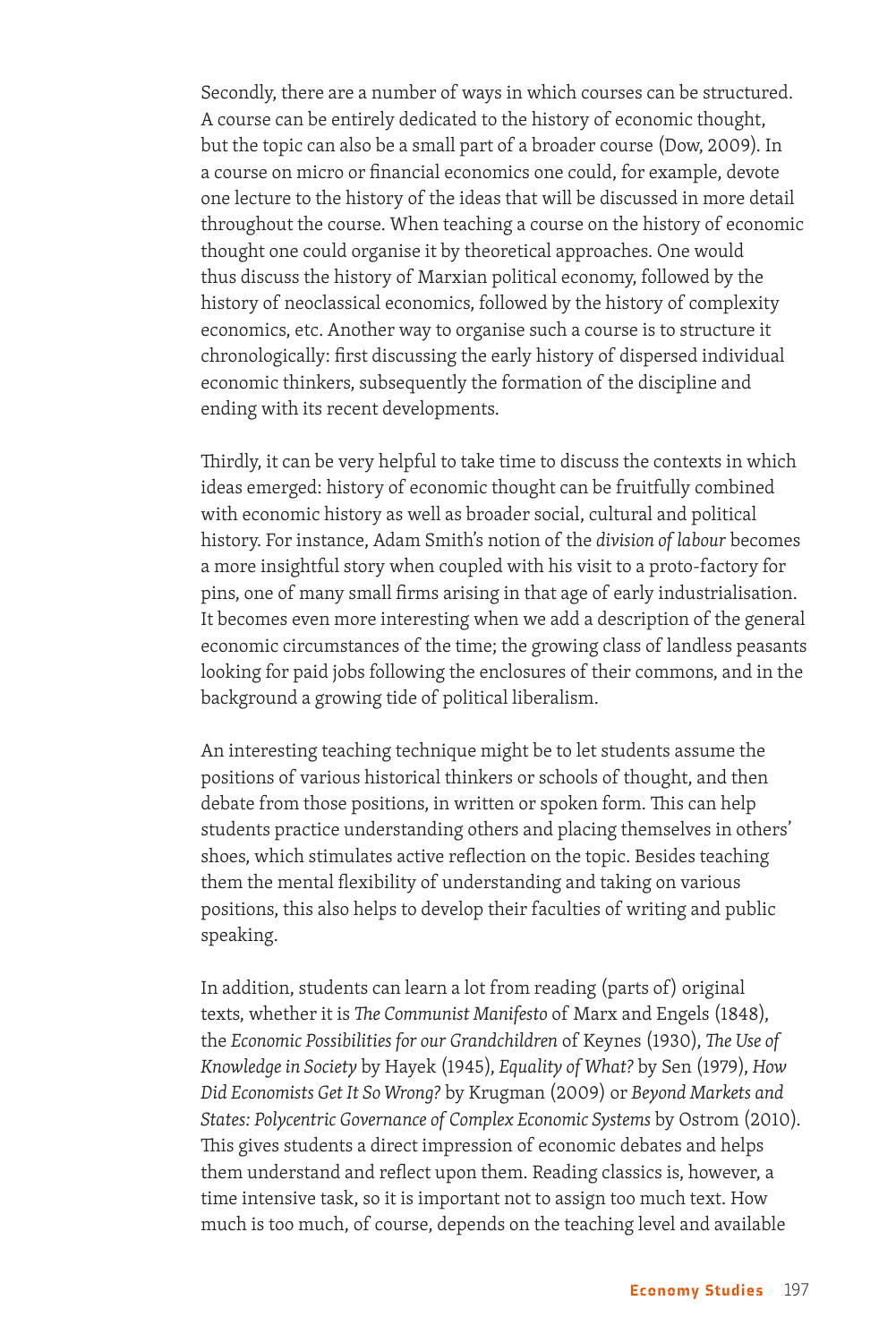teaching time. Our advice is to let students read (small) parts of original texts accompanied with secondary literature and teaching materials on the ideas and history. Besides reading old texts, it can also be insightful for students to watch or listen to old debates and presentations. The two classic television series *The Age of Uncertainty* by John Kenneth Galbraith, originally broadcasted in 1977, and *Free to Choose* by Milton Friedman, originally broadcasted in 1980, for example, give an informative view on the economic debates of the time.

## Teaching Materials

- The Worldly Philosophers: The Lives, Times and Ideas of the Great Economic *Thinkers* by Robert Heilbroner, most recent edition from 1999. While first published in 1953, it remains perhaps the best introduction into the history of economic thought to this day. In a remarkably well-written and accessible manner it discusses the ideas of key economists and puts them into historical context.
- *Grand Pursuit: The Story of Economic Genius* by Sylvia Naser, from 2012. Another very accessible but more recent book introducing the history of economic thought through captivating narratives.
- *Economic Methodology: A Historical Introduction* by Harro Maas, from 2014. A well-written and useful book on the history of economic methodology from debates about deduction and induction, statistics, modelling, and experiments in economics.
- *The History of Economic Thought Website* made by INET: [http://www.](http://www.hetwebsite.net/het/) [hetwebsite.net/het/](http://www.hetwebsite.net/het/). A useful collection of material and discussions of different schools of thought, historical periods and institutions.
- *A Companion to the History of Economic Thought* by Warren J. Samuels, Jeff E. Biddle, and John B. Davis, from 2003. An extensive and detailed collection of contributions covering many periods and developments in the history of economic thought, as well as covering historiography and different ways of approaching that history.
- *Routledge Handbook of the History of Women's Economic Thought by Kirsten* Madden and Robert W. Dimand, from 2019. A unique history of economic thought book focusing on the too often ignored contributions of women around the world.

If one is looking for more standardised textbooks, these three other options might be useful.

- *History of Economic Thought* by David Colander and Harry Landreth, from 2001, is accessible and transparently opinionated, triggering students to think for themselves and form their own opinion.
- *History of Economic Thought* by E. K. Hunt and Mark Lautzenheiser, most recent edition from 2015, is written from an explicitly critical